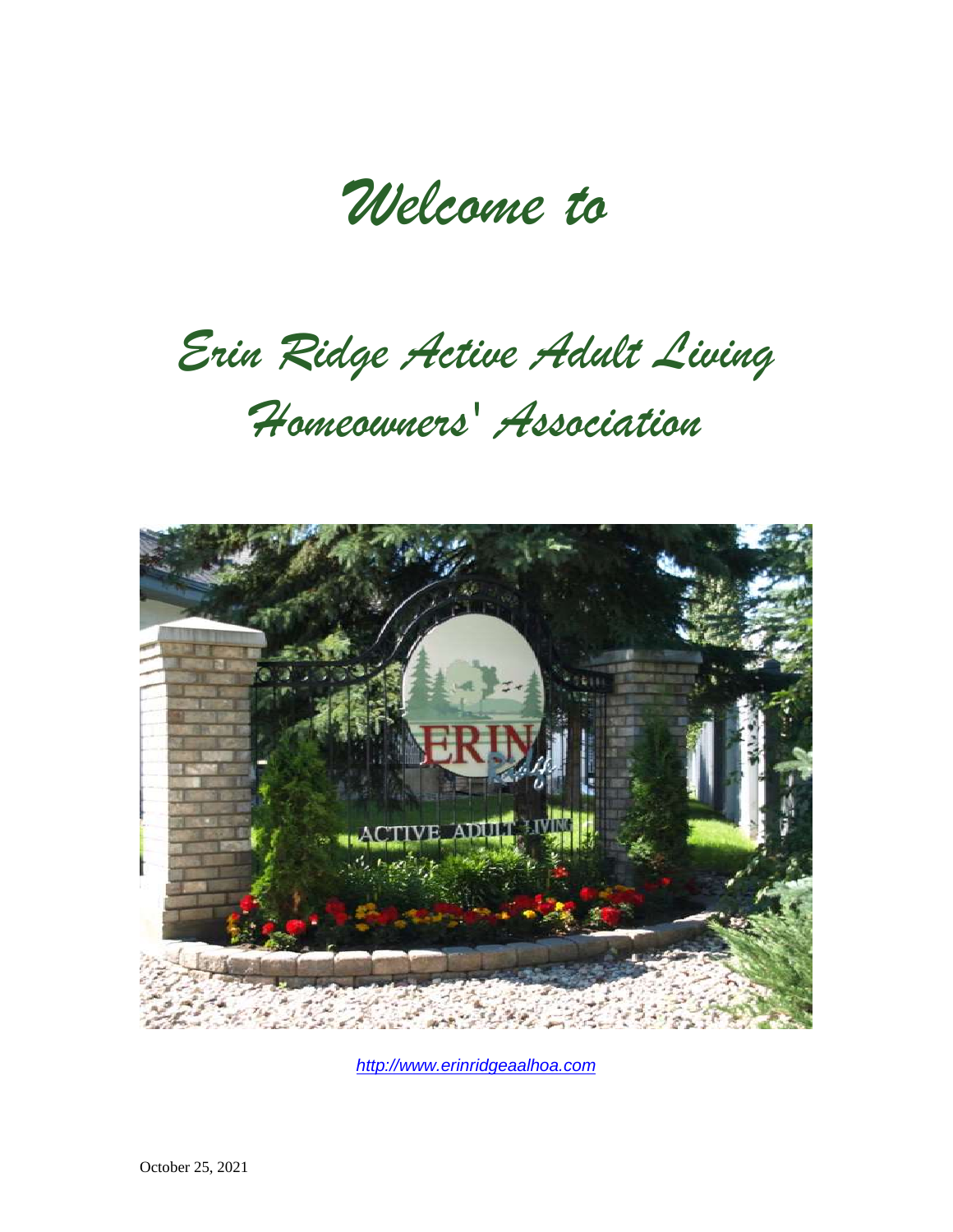# **ERIN RIDGE ACTIVE ADULT LIVING HOMEOWNERS' ASSOCIATION NEW HOMEOWNER INFORMATION**

**Property Manager: KDM Management Inc. #210, 150 Carleton Drive, St. Albert, AB T8N 6W2 Office Hours: 8:30 a.m. to 4:30 p.m. Monday – Friday Telephone: 780- 460-0444 – Fax: 780-460-1280 Property Manager:** Tammy Pope **Phone**: 780-460-0444 Ext. 349 **Email:** tpope@kdmmgmt.ca

**Board of Directors**

**Peggy Corner – President Clem Imgrund – Vice President Lynne Perry – Secretary Jody Reekie - Treasurer Irene Clark - Director Bob Gabourie – Director Doug Demers – Director**

## **Welcome to Erin Ridge Homeowners' Association (HOA)**

We are pleased you have decided to purchase a home in our community. The complex was developed by Christensen Developments in 2000. We all take pride in our community and sincerely hope you will enjoy living here as much as we do. The adult community consists of 63 individually owned homes united by a [Restrictive Covenant](http://www.erinridgeaalhoa.com/association-documents.html)  on each property, which assures the architectural integrity and nature of the community, and [Bylaws](http://www.erinridgeaalhoa.com/association-documents.html) which govern the activities of the Association.

This information package is intended to provide some basic information on the complex and the Homeowners' Association. Included in the package are copies of the:

- Restrictive Covenant,
- Association By-Laws,
- Project Approval Guidelines,
- Project Approval Form,
- Tree Care Policy,
- Resident Information Form,
- Electronic Fund Transfer Form, and
- Owner Authorization to Receive Notices and Information by Email Form.

The first five documents, and further information, are posted on the Erin Ridge Active Adult Living Homeowners' Association website at [http://www.erinridgeaalhoa.com.](http://www.erinridgeaalhoa.com/) On the website you will also find newsletters which are produced periodically by a group of volunteers to provide information of interest to the community.

As you work your way through this information, if you have any questions, do not hesitate to contact any of the Board Members.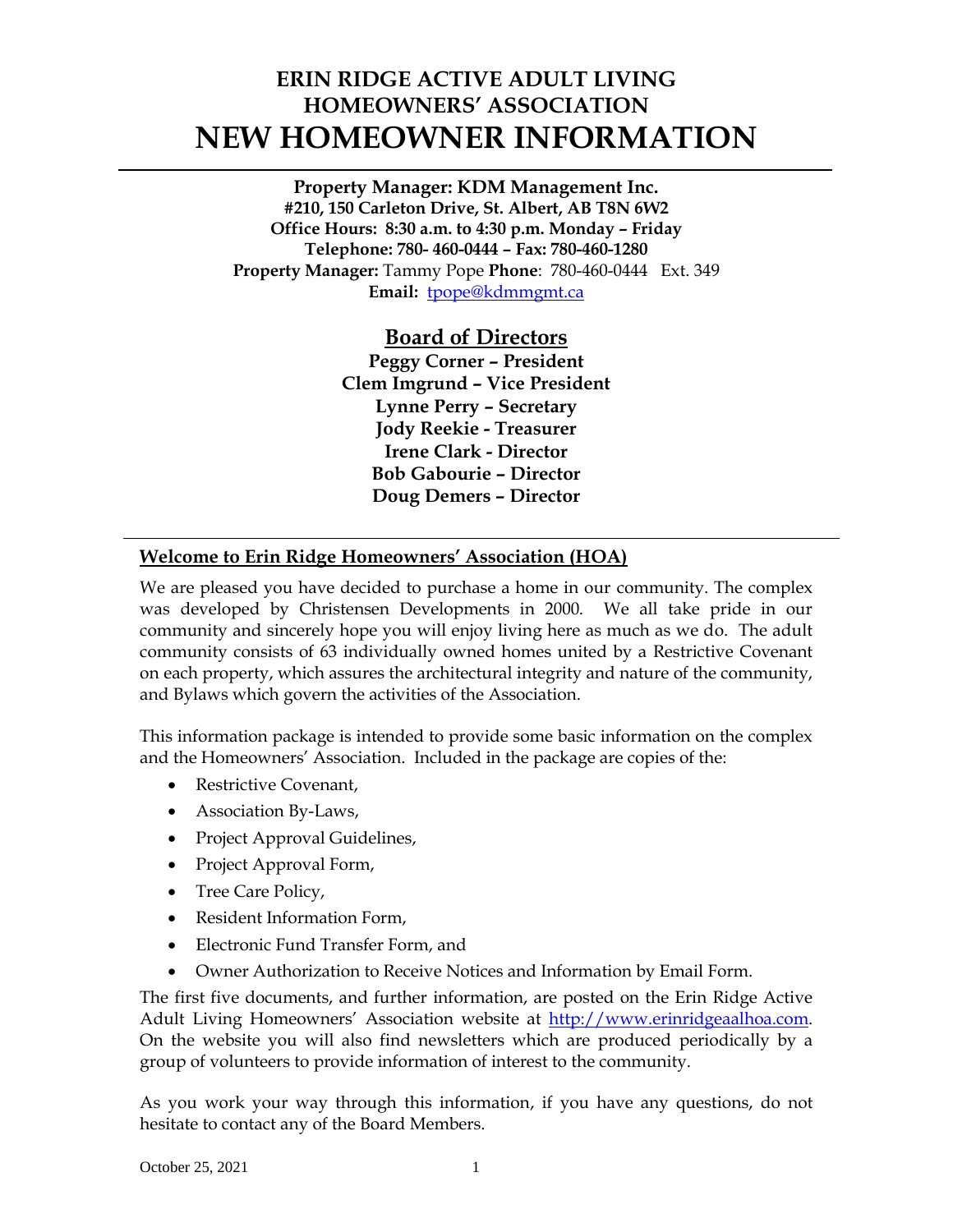## **What Is a Homeowners' Association?**

A Homeowners' Association is created by a Restrictive Covenant and By-Laws incorporated under the Societies Act (Alberta). Our Association was created by the developer prior to the sale of any property. A Board of Directors, who is responsible for the management of the Association, is elected at the Association Annual General Meeting. The Board has entered into a contract with a property management company to manage the day to day affairs of the Association. Our current property manager is KDM Management Inc. #210, 150 Carleton Drive, St. Albert, AB, T8N 6W2.

The burden of the Restrictive Covenant, and the By-Laws, and the benefits run with each lot and stay on the title for 80 years. For example, the incorporating document allows the Board of Directors to contract to maintain your fences and yards and your burden is that you must leave the property as it was built. The term "rental charge" as defined in the By-Laws, is the source of the funding for the responsibilities of the Homeowners' Association. These "rental charges" are in fact the monthly fee assessment all Homeowners pay at the first of each month. The rent charges are due on the 1<sup>st</sup> day of the month. A Homeowner is assessed interest on outstanding rent charges at 15% per annum.

## **Repair, Maintenance and Alteration of Property**

We each own our home and property and are responsible for its maintenance. At the same time, there are restrictions applicable to repair, maintenance and alteration of property. Article 2.2 of the Restrictive Covenant cites a number of restrictions that apply to Homeowners and their properties, including prohibition of things such as keeping livestock or poultry, or construction of fences, construction of other buildings on the lot etc. The Article also cites modifications which can be approved by the Approving Authority. Section 4.3 of the By-Laws then provides the Board of Directors with powers, including approval of certain modification to the properties. The *Project Approval Guidelines* - *Guidelines for Application and Approval Process for Repair, Maintenance or Modification to Properties* provide a framework for managing such approvals. That document explains what modification can be made and the associated approval process. Before undertaking even minor landscape modifications or alteration to the exterior of the building, Homeowners should review the document. Major maintenance issues are also addressed in the Guidelines.

Homeowners wishing to undertake repairs, major maintenance or alteration of property are required to submit an application (a form is in the Guidelines) along with an explanation of what they wish to do and forward the application to KDM Management Inc. at the address noted above. The request will be considered for approval in accordance with the Guidelines.

## **Grounds Maintenance**

Section 4.2 of the By-Laws identifies the powers of the Association that shall be enacted by the Board of Directors on behalf of the Homeowners. One of the Board responsibilities is to contract landscape maintenance and removal of snow from driveways and sidewalks. Grass is cut once a week and snow removal is done when required.